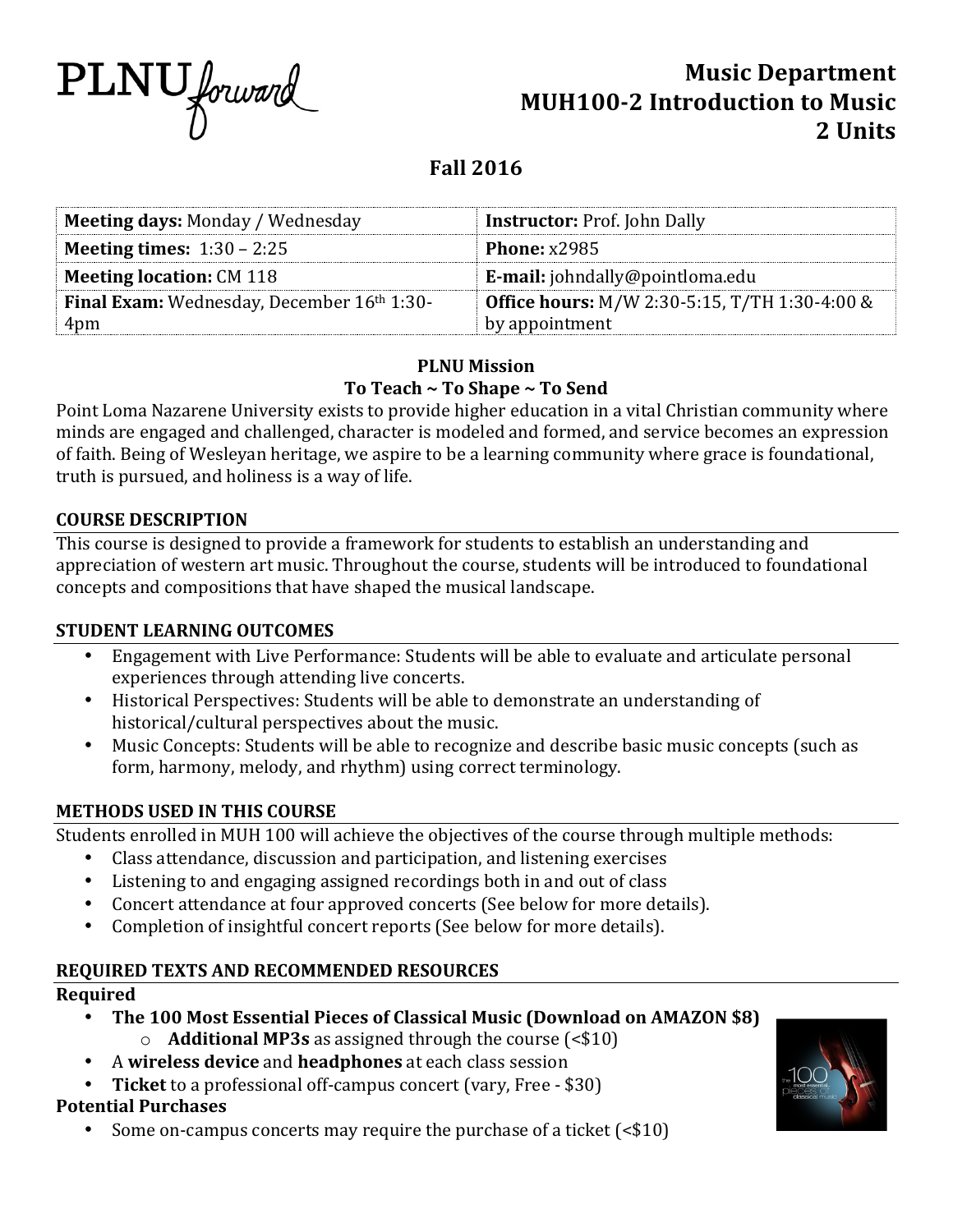# **ATTENDANCE AND PARTICIPATION**

Regular and punctual attendance at all classes is considered essential to optimum academic achievement. Due to the importance of lectures, in-class presentations, group activities, and class discussions you will receive credit for your attendance.

### **UNIVERSITY ATTENDANCE POLICY**

If the student is absent from more than  $10$  percent of class meetings, the instructor has the option of filing a written report, which may result in de-enrollment. If the absences exceed 20 percent, the student may be de-enrolled without notice. If the date of de-enrollment is past the last date to withdraw from a class, the student will be assigned a grade of W or WF consistent with university policy in the grading section of the catalog. See Academic Policies in the undergrad student catalog.

### **LISTENING**

The principal homework for this class is to listen to and memorize our assigned recordings. The following are some suggestions on how to memorize this music effectively.

- Listen and engage multiple times each day (a minimum of 30 minutes per day
- Create a "system" to help you identify compositions (Flash Cards, Excel Document, iTunes Labels)
- Listen and view multiple performances of assigned works
- Take notes in-class (to keep track of time periods and composers)

For each full-length piece, you should be able to identify the composition's name, composer, and time period after listening to as little as ten seconds from anywhere within the piece.

#### **ASSESSMENT AND GRADING**

Students will be evaluated on their daily work, on their playing tests, and on their improvement

| Category                                     | Percentage                   |
|----------------------------------------------|------------------------------|
| Class Participation, Quizzes, and Group Work |                              |
| <b>Concert Reports</b>                       | 20 (5 extra credit possible) |
| Midterm Exam                                 |                              |
| Final Exam (Cumulative)                      | 15                           |

|                   |              | araanig for this course is on a mea searc. |              |
|-------------------|--------------|--------------------------------------------|--------------|
| <b>PERCENTAGE</b> | <b>GRADE</b> | <b>PERCENTAGE</b>                          | <b>GRADE</b> |
| 100-93            |              | 76.9-73                                    |              |
| 92.9-90           | д-           | 72.9-70                                    |              |
| 89.9-87           | B+           | 69.9-67                                    | I)+          |
| 86.9-83           |              | 66.9-63                                    |              |
| 82.9-80           | B-           | 62.9-60                                    | ∣)-          |
| 79.9-77           | 74           | Below 60                                   | F            |

#### Grading for this course is on a fixed scale:

### **INCOMPLETES AND LATE ASSIGNMENTS**

All assignments are to be submitted/turned in by the beginning of the class session on the day they are due—including assignments posted in Canvas. Late assignments are not accepted, so if there are any issues you know about that may prevent you from completing an assignment in a timely manner, be sure to discuss it with me before the due date! Concert Reports are due no later than one week after the event.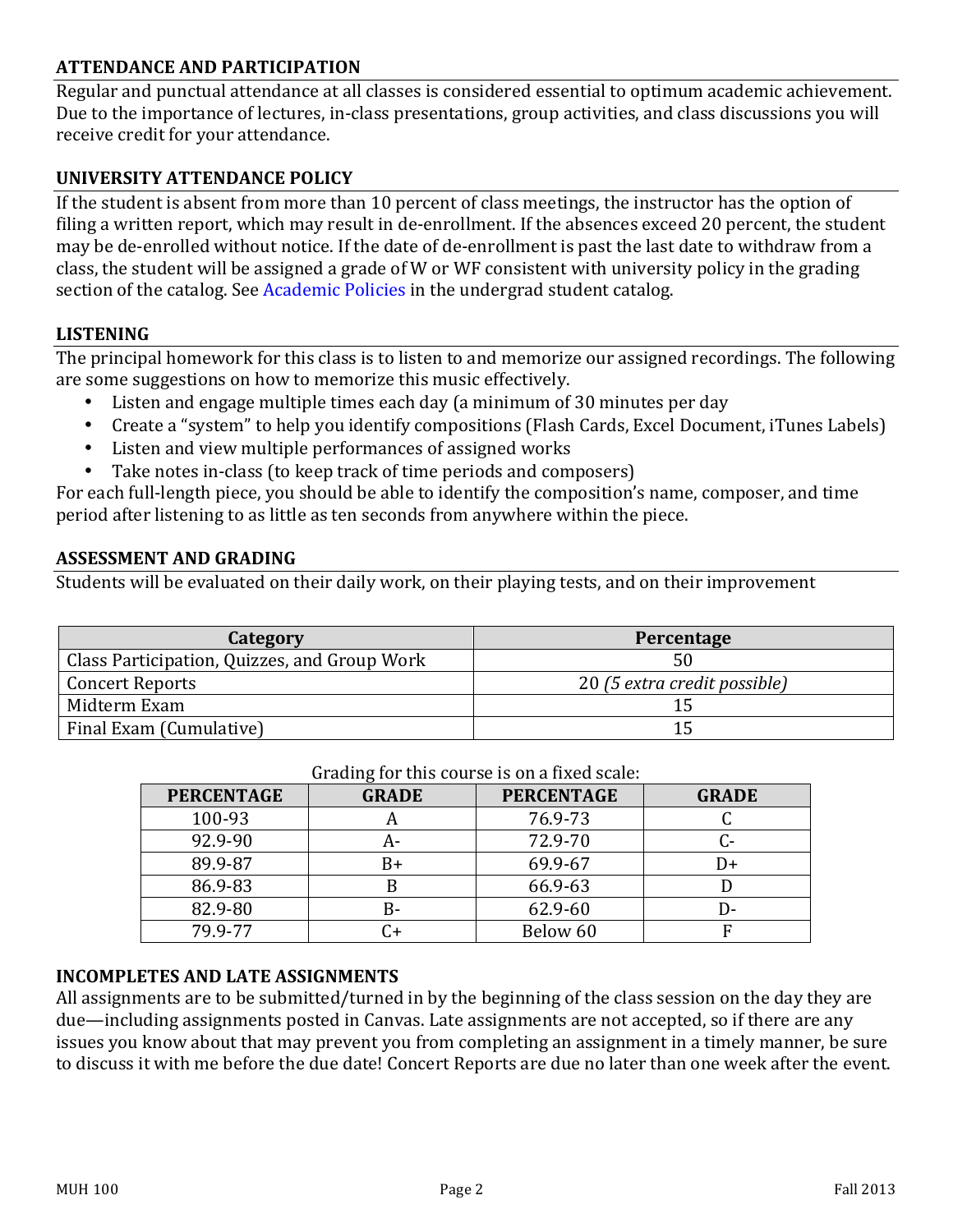# **FINAL EXAMINATION POLICY**

Successful completion of this class requires taking the final examination **on its scheduled day** - *Friday*, *December 16<sup>th</sup> 1:30-4pm*. No requests for early examinations or alternative days will be approved.

# **CONCERT ATTENDANCE POLICY**

Attendances at live concerts help students to gain a greater understanding of the complexities of this art form to help you experience how live performance enriches musical understanding and appreciation.

You are asked to attend a **minimum four concerts (in their entirety)** during the semester A minimum of **one of them must to be a pre-approved off-campus professional** (see below) Concerts need to **represent western art music** (*not musical theatre, gospel, rock, pop, etc*) **One** of the 3 On-campus concerts may be a of the jazz idiom (PLNU Jazz Band or Vocal Jazz)

### **PLNU On-campus Concerts:**

http://www.pointloma.edu/experience/academics/schools-departments/department-music/music-events

**Approved Off-Campus Professional Concert Opportunities** *(will require the purchase of a ticket):* **San Diego Symphony** http://www.sandiegosymphony.org/ 

*Student Last Minute Discount tickets are available for selected performances for \$10 cash only. ALWAYS CALL BEFORE HEADING DOWN. Great programs such as Symphony Night Live are available. Call 619.235.0804.* La Jolla Music Society www.LJMS.org **San Diego Opera** www.sdopera.com

Los Angeles Philharmonic http://www.laphil.com/

Los Angeles Opera http://www.losangelesopera.com/

La Jolla Symphony & Chorus http://www.lajollasymphony.com/index.php

### **CONCERT REPORTS**

**Submit on Canvas within one week of the concert.** Requirements are found on Canvas. **Minimum Submission Timeline:** 

Minimum of 1 attended by  $10/31 \sim 2$  attended by  $11/14 \sim 3$  attended by  $11/28$ On-Campus  $#1$  submission will close on  $11/14$  On-Campus  $#2$  submission will close on  $11/28$ All reports due by noon on 12/12

# **USE OF TECHNOLOGY**

Point Loma Nazarene University encourages the use of technology for learning, communication, and collaboration. It is each student's responsibility to check his or her PLNU email on a daily basis. Since Canvas will be used in this course, it is each student's responsibility to be able to access Canvas and complete required tasks on time. Audacity and iTunes are preferred software and are available for free online (tutorials are available on Canvas). For help contact the Helpdesk x2222.

You are encouraged to bring your laptop, iPad, and/or cell phone to class—but please make sure you use them appropriately and responsibly. If a tech tool becomes a distraction or disruption while class is in session, I will ask you to put it away or invite you to no longer bring it to class.

# **ACADEMIC DISHONESTY**

Students should demonstrate academic honesty by doing original work and by giving appropriate credit to the ideas of others. As explained in the university catalog, academic dishonesty is the act of presenting information, ideas, and/or concepts as one's own when in reality they are the results of another person's creativity and effort. Violations of university academic honesty include cheating, plagiarism, falsification, aiding the academic dishonesty of others, or malicious misuse of university resources. A faculty member